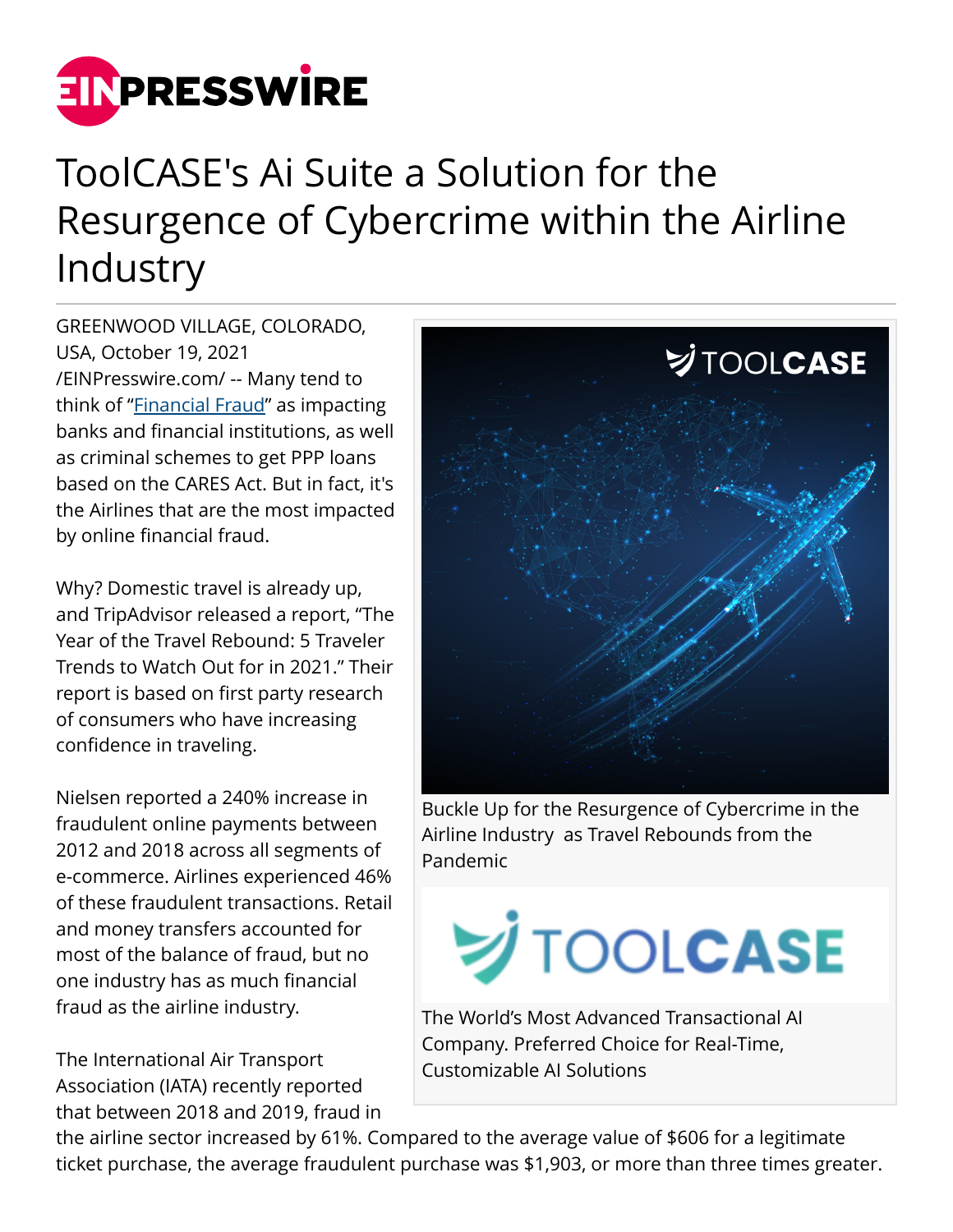Organized Crime is behind most [financial fraud and cybercrime](https://news.toolcase.com/2021/09/20/buckle-up-for-the-resurgence-of-cybercrime-in-the-airline-industry-as-travel-rebounds-from-the-pandemic/). And further digital adoption will only increase frauds. IATA's white paper on fraud outlines five key trends to be on the lookout for:

1) Tredit card fraud leads the way in terms of methods with "card not present" transactions online, followed by illegitimate chargebacks.

2) Brequent Flyer programs have been exploited. The most common types of loyalty frauds are a. Boints or miles purchased with stolen or fraudulent credit cards

b. Doyalty accounts stolen or taken over by someone other than the owner

c. Travel Agents purchasing tickets with "agency miles" and then charging full or even discounted fares to their clients

d. "Double-dipping" – when customers attempt to use points or miles for more than one program or flight

e. Braud or misuse by airline employees

3) Bookings on fake travel agency websites. Known as the "triangulation scheme."

Here's how it works:

a. Bn unsuspecting customer books a flight on a fake marketplace using a credit card or other form of payment.

b. Then the fraudulent seller places the order on a legitimate eCommerce site using the stolen credit card.

c. The legitimate eCommerce site processes the fraudsters order.

4) In-flight fraud: using counterfeit credit cards fraudsters purchase duty-free products, aware that onboard payments are offline, and no authorizations can take place. Then the goods are resold at a mark-up.

5) Baggage fraud: checked-in baggage is declared lost at destination and claims are made for high value contents with fake receipts to back up insurance claims.

ToolCASE Offers the Most Advanced Solution to Financial Fraud in the Airline Industry. The ToolCASE suite of Ai software is the optimal solution for [real-time risk management](https://toolcase.com/) and protection against all forms of financial fraud including the airlines industry.

ToolCASE empowers industries to make instrumental real-time decisions based on accurate data sets. With ToolCASE's suite of artificial intelligence tools, users are able to aggregate real-time transactional data with incredible accuracy. Industries such as Transport, Healthcare, Manufacturing and the Financial sector have all benefited from ToolCASE's real-time data aggregation, analytics, and A.I suite.

Learn how ToolCASE can help your company detect and prevent fraudulent transactions by